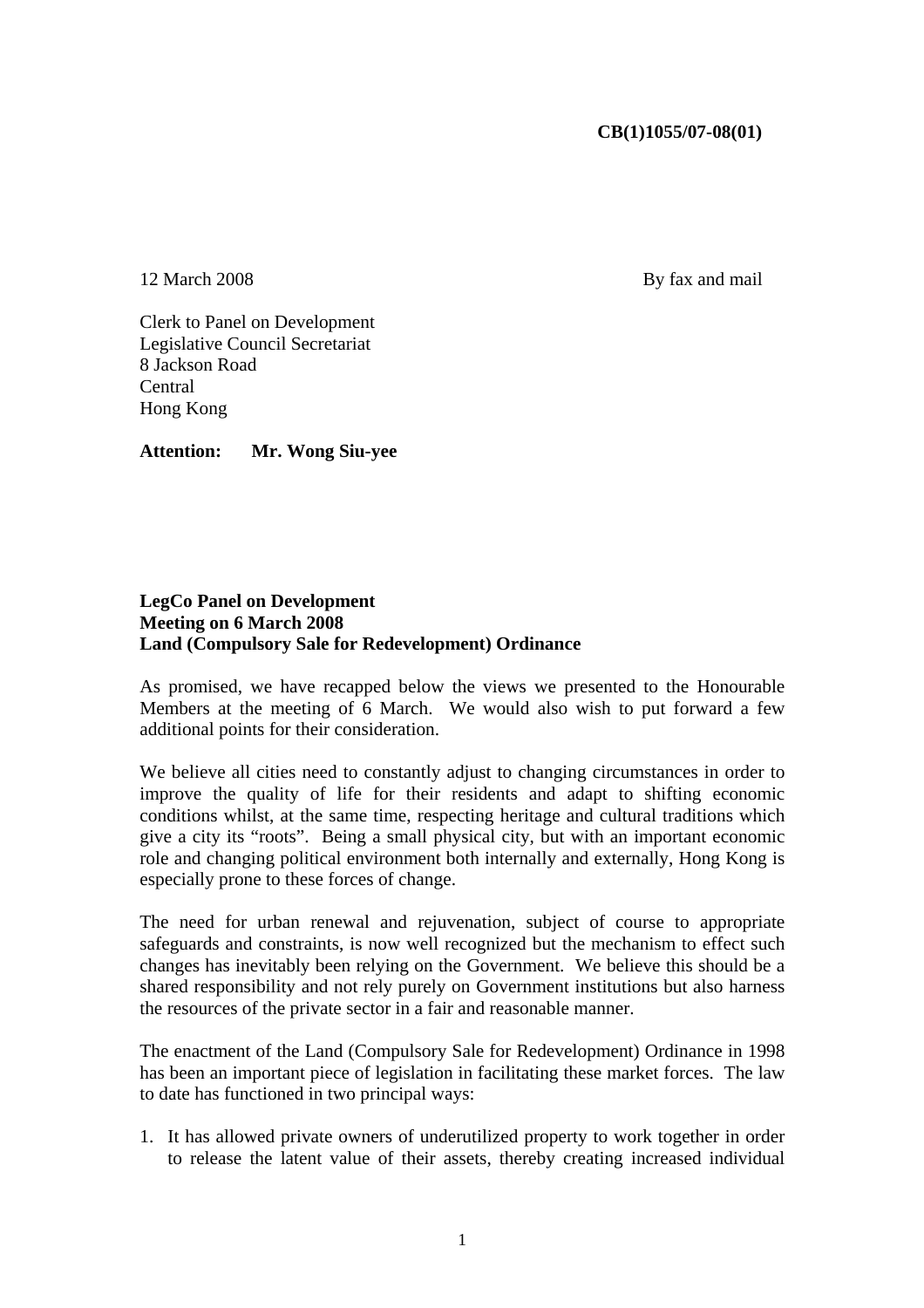wealth and new job opportunities for the service sector especially the Hong Kong construction industry.

2. It has allowed investors and developers to take a more proactive role in urban renewal as there is "light at the end of the tunnel" for without this, investors would not be interested.

However, experience over the last decade has clearly illustrated a number of problem areas, some of which were identified at the initial inception of the legislation but were not considered appropriate to introduce in 1998, but would be revisited in the light of experience. We are now at that stage.

As far as the current Government proposal is concerned, which is to reduce the threshold for compulsory sale to 80% for two classes of lots, viz

- i. a lot with all units but one acquired;
- ii. a lot with all buildings aged 40 years or above,

we support fully and unreservedly in the interest of the city as a whole.

We wish to point out that there are also a number of problems with the existing legislation which we believe need addressing in order to enable it to function more efficiently. These are summarized below:

- 1. The question of missing or untraceable owners which was originally included in the latest consultation process needs to be addressed.
- 2. Under the existing mechanism, the threshold is determined lot by lot on a separate basis. This has posed unnecessary hurdles to site amalgamation and is not conducive to comprehensive urban regeneration. We propose that contiguous lots should be allowed to be pooled together for the purpose of determining the threshold.
- 3. It should be recognized that the neighbourhood of a building may have changed drastically over time such that the building has become obsolete and incongruous with the surrounding and the OZP. For example, an industrial building of some 20 years of age is found to be incompatible with its surrounding residential/commercial buildings in a redeveloped area. It is in the interest of the neighbourhood that the industrial building should be allowed to be redeveloped notwithstanding it being short of the age threshold of 40 years. We would propose making "obsolete use in the context of the neighbourhood and OZP" another class of lots to be subject to the lower threshold of 80%.